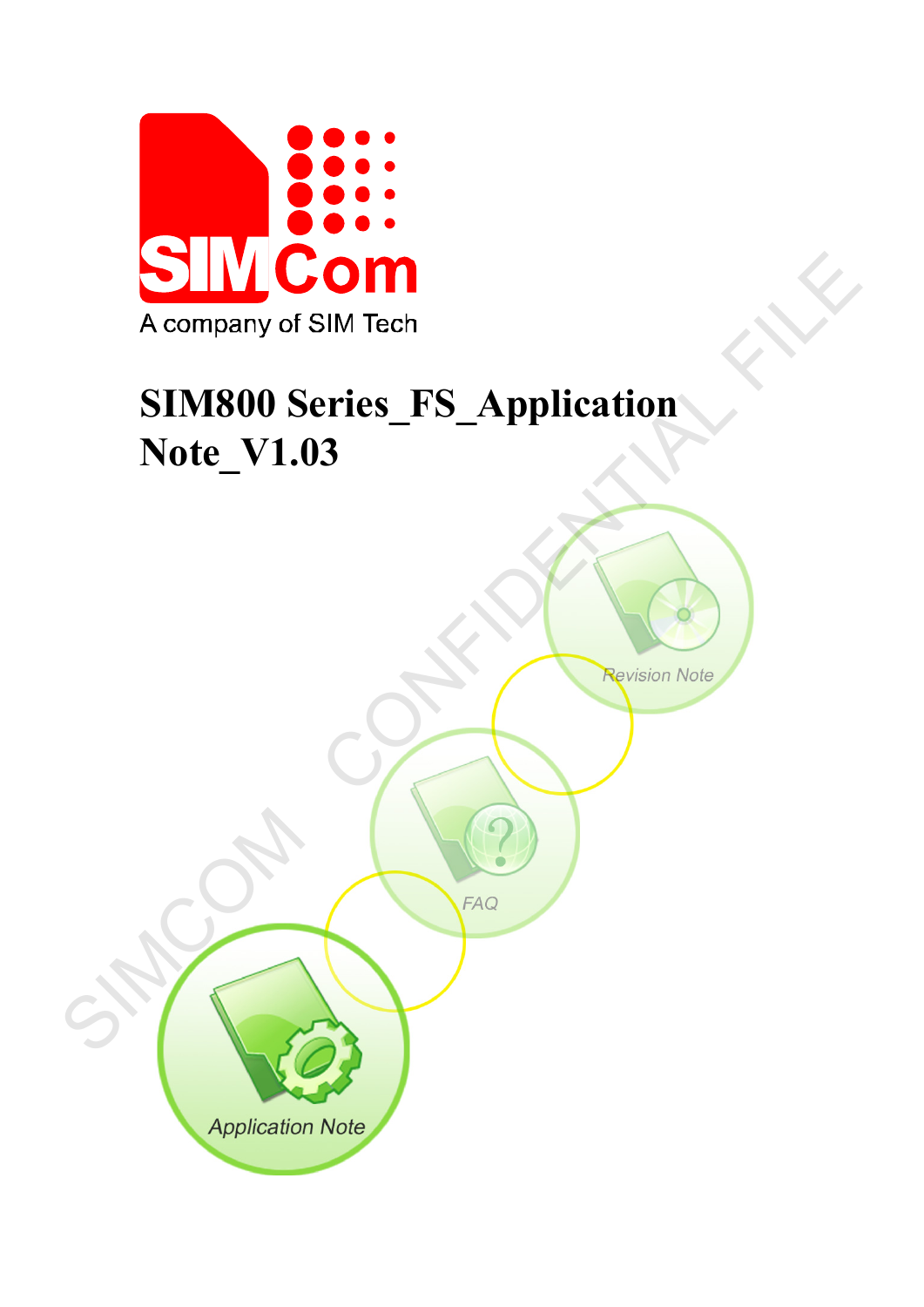

| <b>Document Title</b> | SIM800 Series FS Application Note       |
|-----------------------|-----------------------------------------|
| <b>Version</b>        | 1.03                                    |
| <b>Date</b>           | 2016-11-17                              |
| <b>Status</b>         | Release                                 |
| Document Control ID   | SIM800 Series FS Application Note V1.03 |

#### **General Notes**

SIMCom offers this information as a service to its customers, to support application and engineering efforts that use the products designed by SIMCom. The information provided is based upon requirements specifically provided to SIMCom by the customers. SIMCom has not undertaken any independent search for additional relevant information, including any information that may be in the customer's possession. Furthermore, system validation of this product designed by SIMCom within a larger electronic system remains the responsibility of the customer or the customer's system integrator. All specifications supplied herein are subject to change. Redeate<br>
SIMB00 Series 15 Application Note, V1.03<br>
General Note;<br>
SIMB00 Series 15 Application Note, V1.03<br>
Series distinguisment Confirms that information are a serivice to its candomers, to support application and<br>
regin

#### **Copyright**

This document contains proprietary technical information which is the property of Shanghai SIMCom Wireless Solutions Ltd, copying of this document and giving it to others and the using or communication of the contents thereof, are forbidden without express authority. Offenders are liable to the payment of damages. All rights reserved in the event of grant of a patent or the registration of a utility model or design. All specification supplied herein are subject to change without notice at any time.

*Copyright © Shanghai SIMCom Wireless Solutions Ltd. 2016*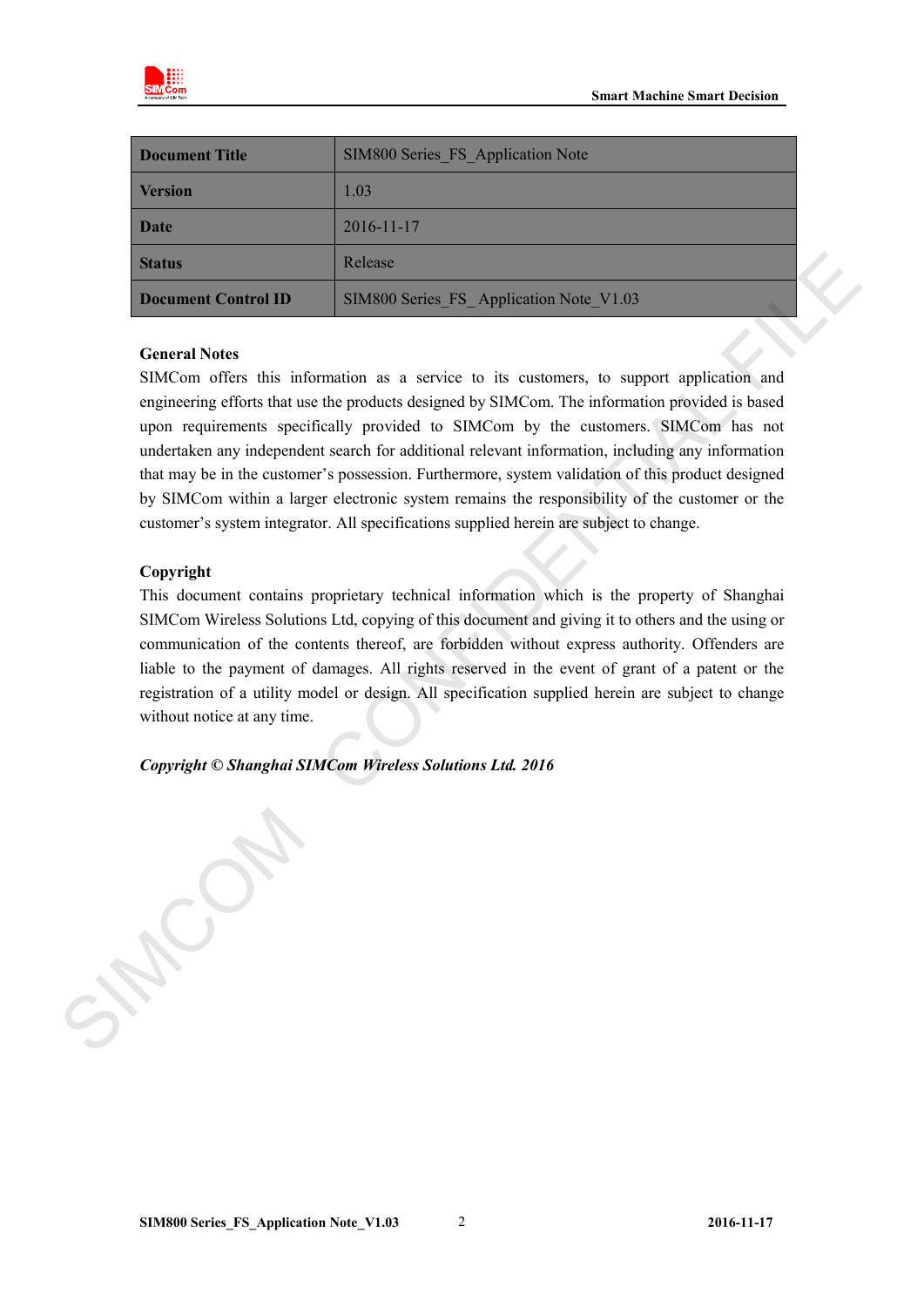

## **Contents**

| 1. |      |                     |  |
|----|------|---------------------|--|
|    | 1.1  | Features $\ldots$ 5 |  |
| 2. |      |                     |  |
|    | 2.1  |                     |  |
|    | 2.2  |                     |  |
|    | 2.3  |                     |  |
|    | 2.4  |                     |  |
|    | 2.5  |                     |  |
|    | 2.6  |                     |  |
|    | 2.7  |                     |  |
|    | 2.8  |                     |  |
|    | 2.9  |                     |  |
|    | 2.10 |                     |  |
|    | 2.11 |                     |  |
|    | 2.12 |                     |  |
| 3  |      |                     |  |
|    |      |                     |  |
|    | A    |                     |  |
|    | B    |                     |  |
|    |      | $\checkmark$        |  |
|    |      |                     |  |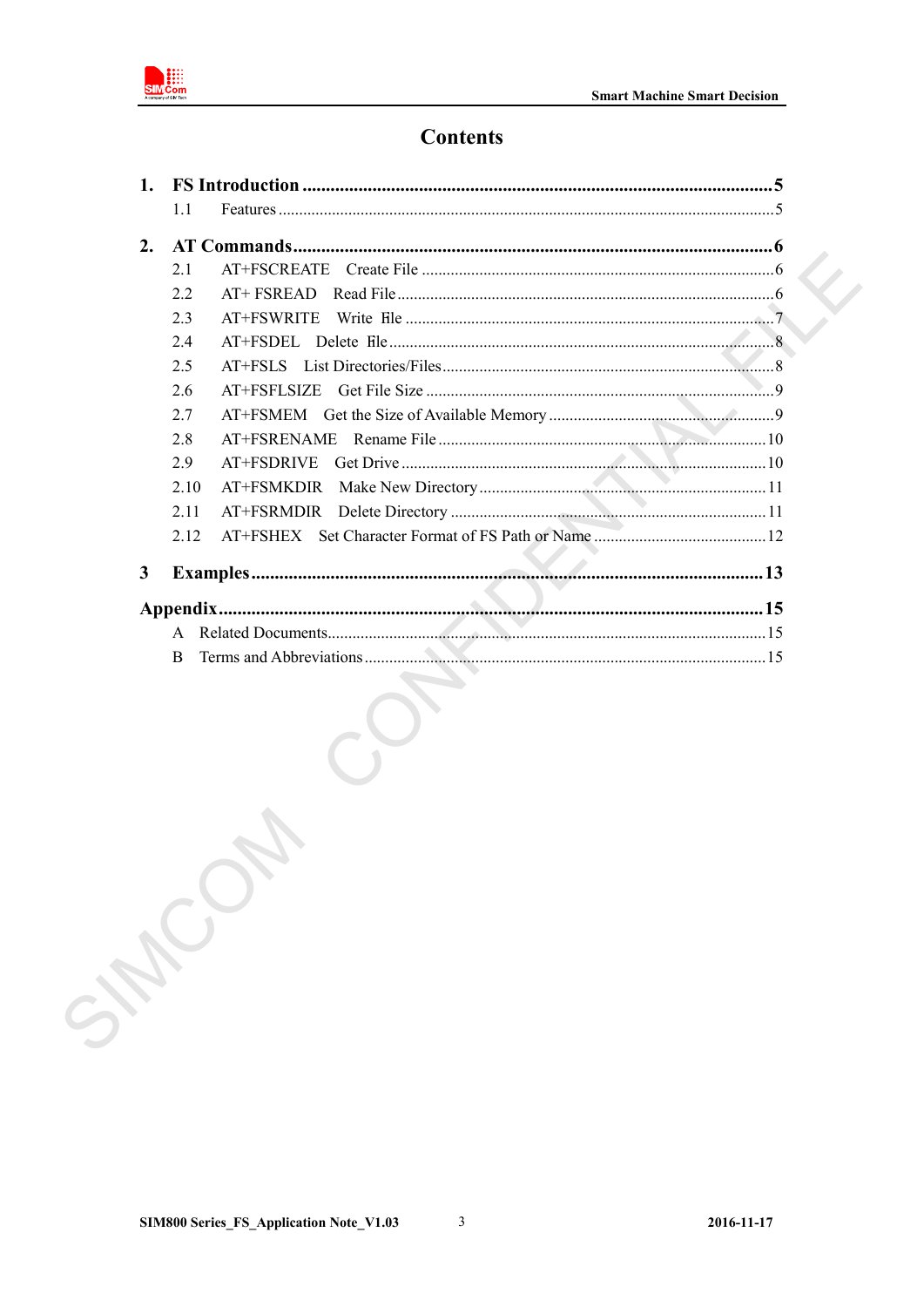



## **Version History**

| 2013-10-31       | <b>Version</b> | What is new                                                                                                                                           | <b>Author</b> |
|------------------|----------------|-------------------------------------------------------------------------------------------------------------------------------------------------------|---------------|
|                  | $1.00\,$       | New version                                                                                                                                           | Yong.lu       |
| 2014-06-30       | 1.01           | Chapter 2.2, Modify the parameter description of<br>AT+FSREAD                                                                                         | Yong.lu       |
|                  |                | Chapter 2.7, Add AT+FSMEM                                                                                                                             |               |
|                  |                | Chapter 2.8, Add AT+FSRENAME                                                                                                                          |               |
|                  |                | Chapter 2.9, Add AT+FSDRIVE                                                                                                                           |               |
|                  |                | Chapter 2.10, Add AT+FSMKDIR                                                                                                                          |               |
|                  |                | Chapter 2.11, Add AT+FSRMDIR                                                                                                                          |               |
| 2015-8-10        | 1.02           | Scope, Add<br>SIM808, SIM800C, SIM800A, SIM800F<br>and SIM800C-DS                                                                                     | Yong.lu       |
|                  |                | Chapter 2.12, Add AT+FSHEX                                                                                                                            |               |
| $2016 - 11 - 17$ | 1.03           | Scope                                                                                                                                                 | Yong.lu       |
|                  |                | <b>Scope</b>                                                                                                                                          |               |
|                  |                | This document presents the AT command of FS operation and application examples.<br>This document can apply to SIM800 series modules with FS function. |               |
| SHOWN            |                |                                                                                                                                                       |               |

## **Scope**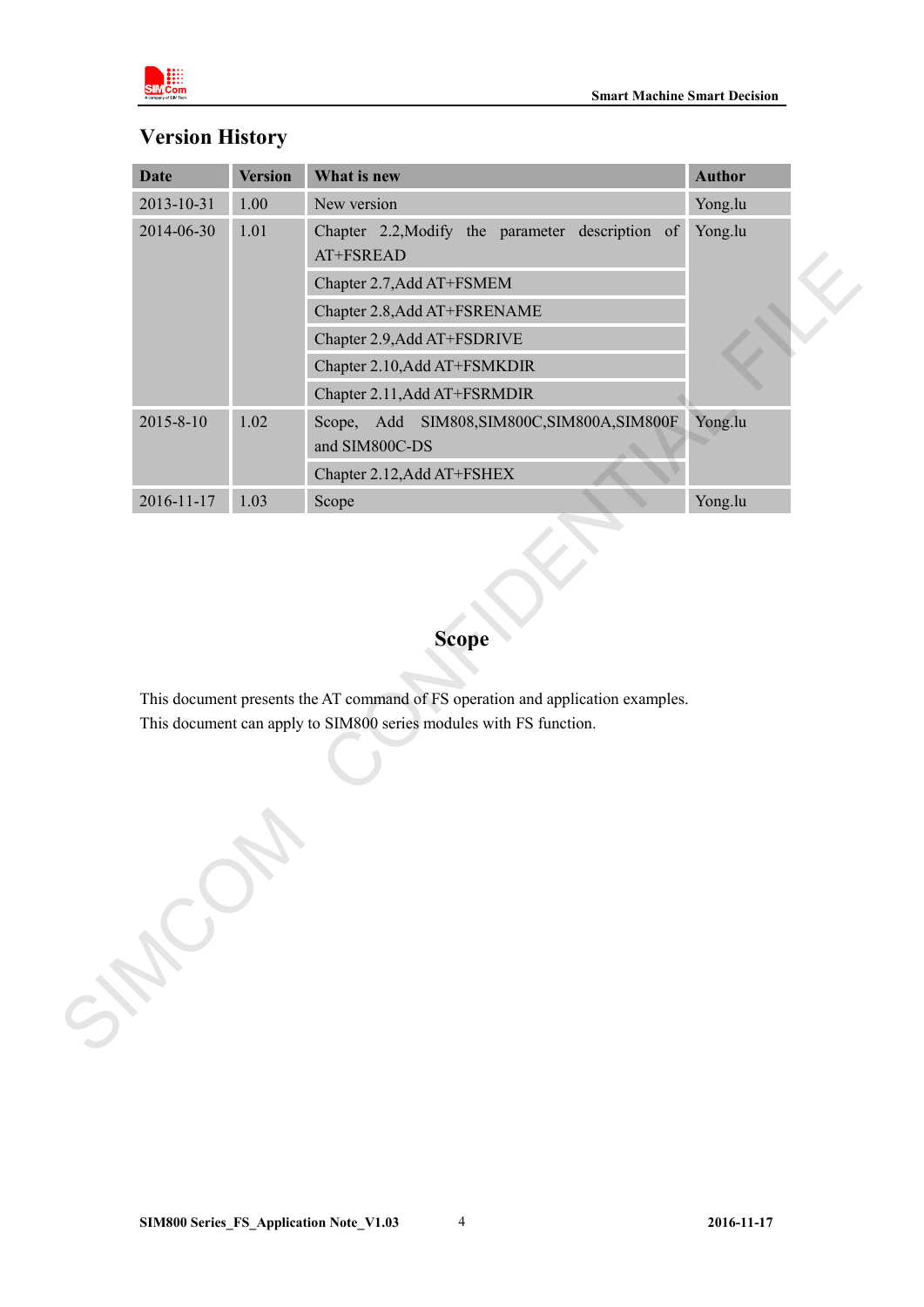

## <span id="page-4-0"></span>**1. FS Introduction**

This chapter introduces the FS application features.

#### <span id="page-4-1"></span>**1.1 Features**

#### **PCM and SD card multiplexing function:**

|                | PCM and SD card multiplexing function: |                 |                  |        |        |
|----------------|----------------------------------------|-----------------|------------------|--------|--------|
| Pin name       | Pin number                             | Mode 0(default) | Mode 1           | Mode 2 | Mode 3 |
| <b>PCMCLK</b>  | 29                                     | <b>PCMCLK</b>   | <b>DISP RSTB</b> | MC3CM0 | GPIO18 |
| <b>PCMOUT</b>  | 30                                     | <b>PCMOUT</b>   | DISP_DI          | MC3DA3 | GPIO19 |
| <b>PCMSYNC</b> | 65                                     | <b>PCMSYNC</b>  | DISP_CEB         | MC3CK  | GPIO20 |
| <b>PCMIN</b>   | 66                                     | <b>PCMIN</b>    | DISP_DA          | MC3DA2 | GPIO21 |
| GPIO2          | 27                                     | GPIO2           | DISP_A0DA        | MC3DA0 |        |
| GPIO3          | 28                                     | GPIO3           | DISP_CLK         | MC3DA1 |        |
|                |                                        |                 |                  |        |        |

**SIM800 Series\_FS\_Application Note\_V1.03** 5 **2016-11-17**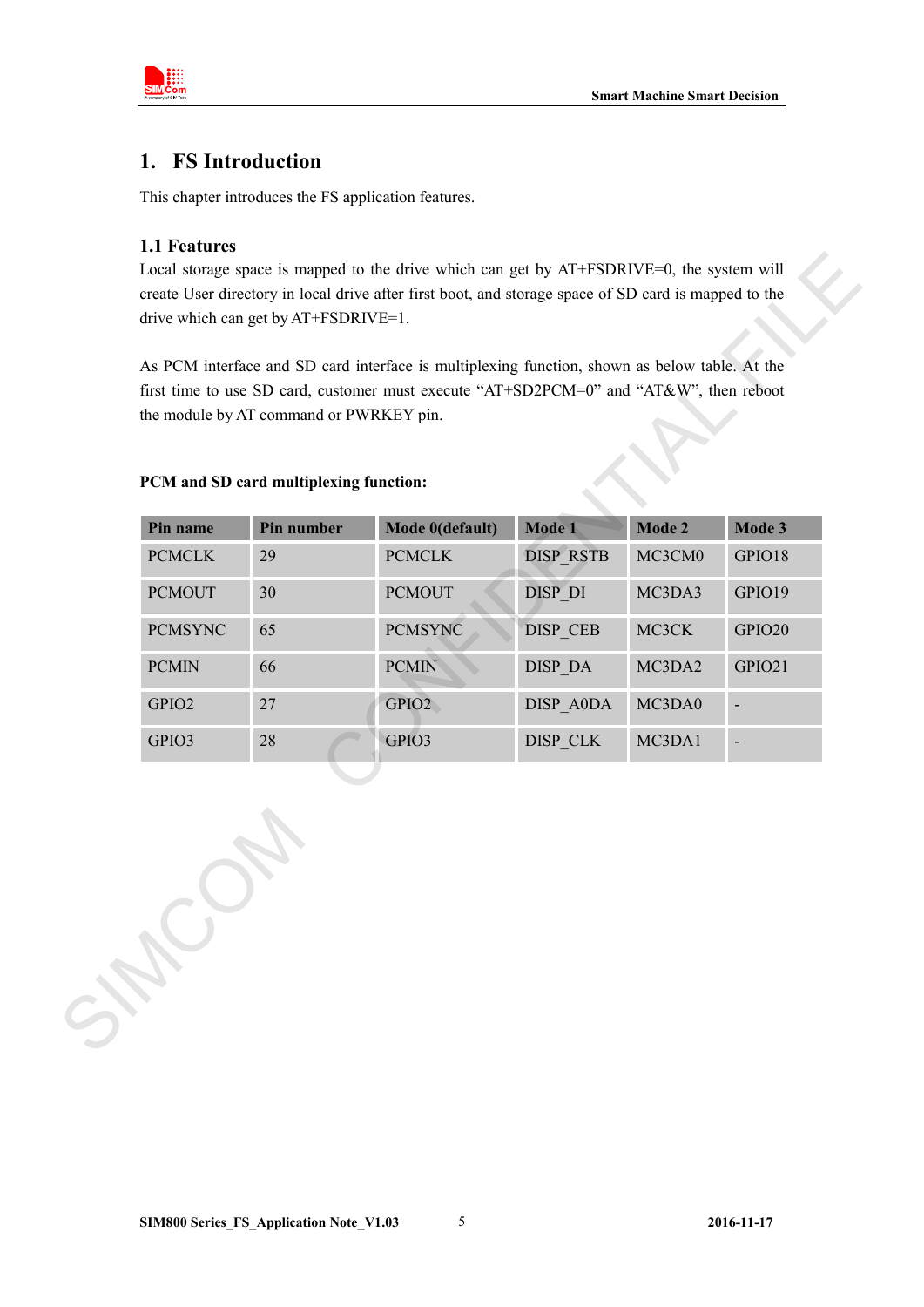

## <span id="page-5-0"></span>**2. AT Commands**

SIM800 series FS AT command overview.

| <b>Command</b>                                                           |                                            | <b>Description</b>                                                              |
|--------------------------------------------------------------------------|--------------------------------------------|---------------------------------------------------------------------------------|
| AT+FSCREATE                                                              |                                            | Create file                                                                     |
| AT+FSREAD                                                                |                                            | Read file                                                                       |
| AT+FSWRITE                                                               |                                            | Write file                                                                      |
| AT+FSDEL                                                                 |                                            | Delete file                                                                     |
| AT+FSLS                                                                  |                                            | List directories/files                                                          |
| AT+FSFLSIZE                                                              |                                            | Get file size                                                                   |
| AT+FSMEM                                                                 |                                            | Get the size of available memory                                                |
| AT+FSRENAME                                                              |                                            | Rename file                                                                     |
| AT+FSDRIVE                                                               |                                            | Get drive                                                                       |
| AT+FSMKDIR                                                               |                                            | Make new directory                                                              |
| AT+FSRMDIR                                                               |                                            | Delete directory                                                                |
|                                                                          |                                            | Set character format of FS path or name                                         |
| AT+FSHEX<br>2.1 AT+FSCREATE Create File                                  |                                            |                                                                                 |
| <b>AT+FSCREATE</b><br><b>Test Command</b><br><b>AT+FSCREATE</b><br>$= ?$ | <b>Create File</b><br>Response<br>OK<br>or |                                                                                 |
|                                                                          | <b>ERROR</b>                               |                                                                                 |
| Write Command                                                            | Response                                   |                                                                                 |
| <b>AT+FSCREATE</b>                                                       | OK                                         |                                                                                 |
| = <filename></filename>                                                  | <sub>or</sub><br><b>ERROR</b>              |                                                                                 |
|                                                                          | Parameters                                 |                                                                                 |
|                                                                          |                                            | <filename> String without double quotes, the length of the file name</filename> |
|                                                                          |                                            | should be less than or equal to 64 characters                                   |

## <span id="page-5-1"></span>**2.1 AT+FSCREATE Create File**

| <b>AT+FSCREATE</b> Create File |                                                                                    |
|--------------------------------|------------------------------------------------------------------------------------|
| <b>Test Command</b>            | Response                                                                           |
| <b>AT+FSCREATE OK</b>          |                                                                                    |
| $=$ ?                          | <sub>or</sub>                                                                      |
|                                | <b>ERROR</b>                                                                       |
| Write Command                  | Response                                                                           |
| <b>AT+FSCREATE</b>             | $\alpha$                                                                           |
| $=\frac{1}{2}$                 | $\overline{or}$                                                                    |
|                                | <b>ERROR</b>                                                                       |
|                                | Parameters                                                                         |
|                                | String without double quotes, the length of the file name<br><filename></filename> |
|                                | should be less than or equal to 64 characters                                      |
| Reference                      | <b>Note</b>                                                                        |
|                                |                                                                                    |

#### <span id="page-5-2"></span>**2.2 AT+ FSREAD Read File**

**AT+FSREAD Read File**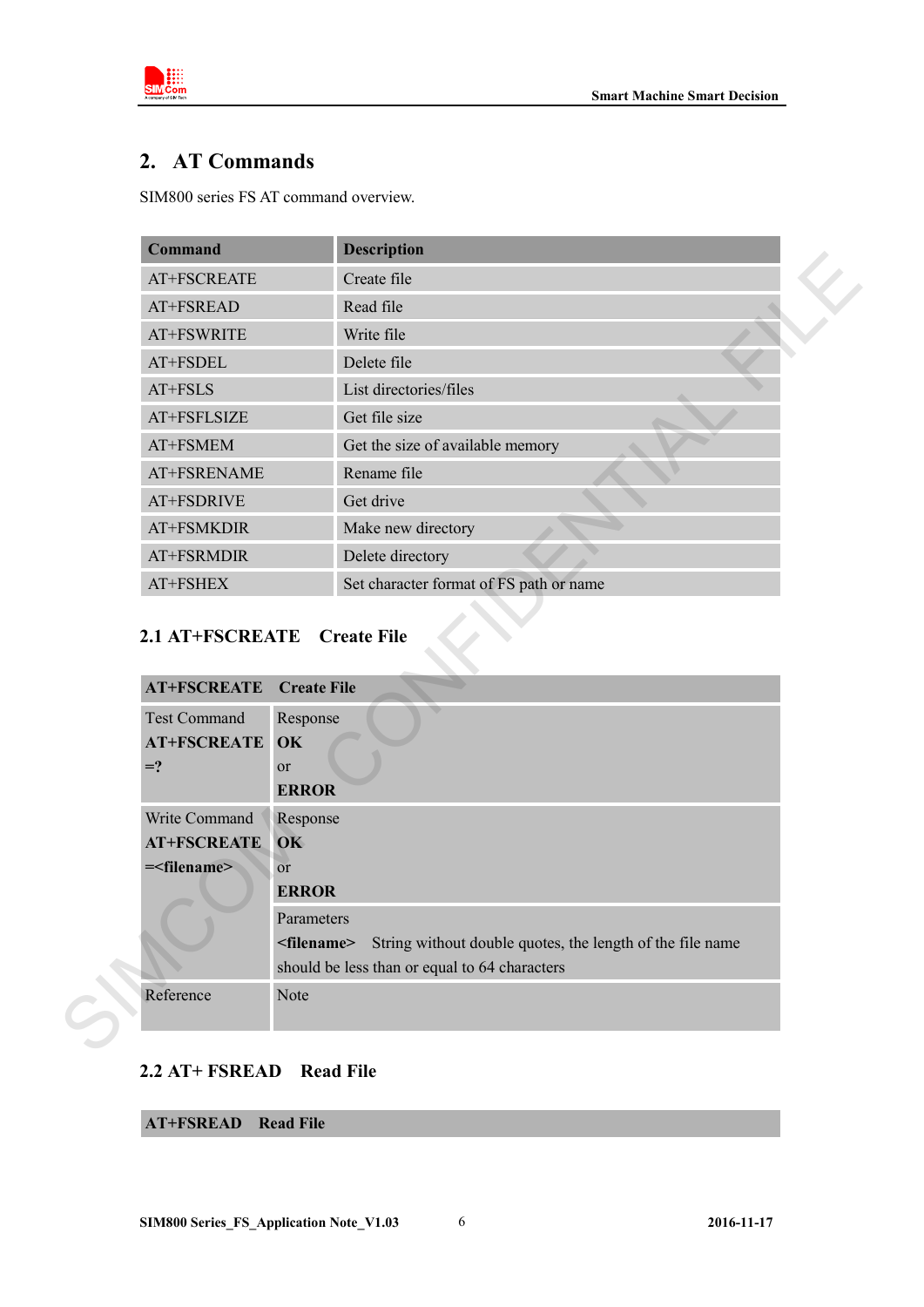

| <b>Test Command</b>                                                 | Response                                                                                     |  |
|---------------------------------------------------------------------|----------------------------------------------------------------------------------------------|--|
| AT+FSREAD=?                                                         | OK                                                                                           |  |
|                                                                     | or                                                                                           |  |
|                                                                     | <b>ERROR</b>                                                                                 |  |
| Write Command                                                       | Response                                                                                     |  |
| $AT+FSREAD= $                                                       |                                                                                              |  |
| ilename>, <mode< th=""><th>OK</th><th></th></mode<>                 | OK                                                                                           |  |
| >, <filesize>, <posi< th=""><th>or</th><th></th></posi<></filesize> | or                                                                                           |  |
| tion>                                                               | <b>ERROR</b>                                                                                 |  |
|                                                                     | Parameters                                                                                   |  |
|                                                                     | String without double quotes, the file should have already<br><filename></filename>          |  |
|                                                                     | existed. The length of the file name should be less than or equal to 64                      |  |
|                                                                     | characters                                                                                   |  |
|                                                                     | Read data at the beginning of the file<br>$mode$<br>$\bf{0}$                                 |  |
|                                                                     | Read data at the <position> of the file<br/>1</position>                                     |  |
|                                                                     | The size of the file that you want to read, the size should be less<br><filesize></filesize> |  |
|                                                                     | than or equal to 10240. If the <filesize> is more than the file real size, the</filesize>    |  |
|                                                                     | <filesize> will be set to the file real size</filesize>                                      |  |
|                                                                     | <position> The starting position that will be read in the file.</position>                   |  |
|                                                                     | The <position> should be less than the file size</position>                                  |  |
|                                                                     | <data> The data which is read will be putted out by UART port</data>                         |  |
| Reference                                                           | Note                                                                                         |  |
|                                                                     | When $\leq$ mode> is 0, $\leq$ position> is invalid.                                         |  |
|                                                                     |                                                                                              |  |
| <b>2.3 AT+FSWRITE</b>                                               | <b>Write File</b>                                                                            |  |
|                                                                     |                                                                                              |  |
| <b>AT+FSWRITE</b>                                                   | <b>Write File</b>                                                                            |  |
|                                                                     |                                                                                              |  |

## <span id="page-6-0"></span>**2.3 AT+FSWRITE Write File**

| <b>AT+FSWRITE</b> Write File                             |                |
|----------------------------------------------------------|----------------|
| <b>Test Command</b>                                      | Response       |
| AT+FSWRITE= OK                                           |                |
| ?                                                        | or             |
|                                                          | <b>ERROR</b>   |
| Write Command                                            | Response       |
| AT+FSWRITE=                                              |                |
| <filename>,<mo< th=""><th></th></mo<></filename>         |                |
| de>, <filesize>,<i ok<="" th=""><th></th></i></filesize> |                |
| nputtime>                                                | <sub>or</sub>  |
|                                                          | <b>ERROR</b>   |
|                                                          | or             |
|                                                          | <b>TimeOut</b> |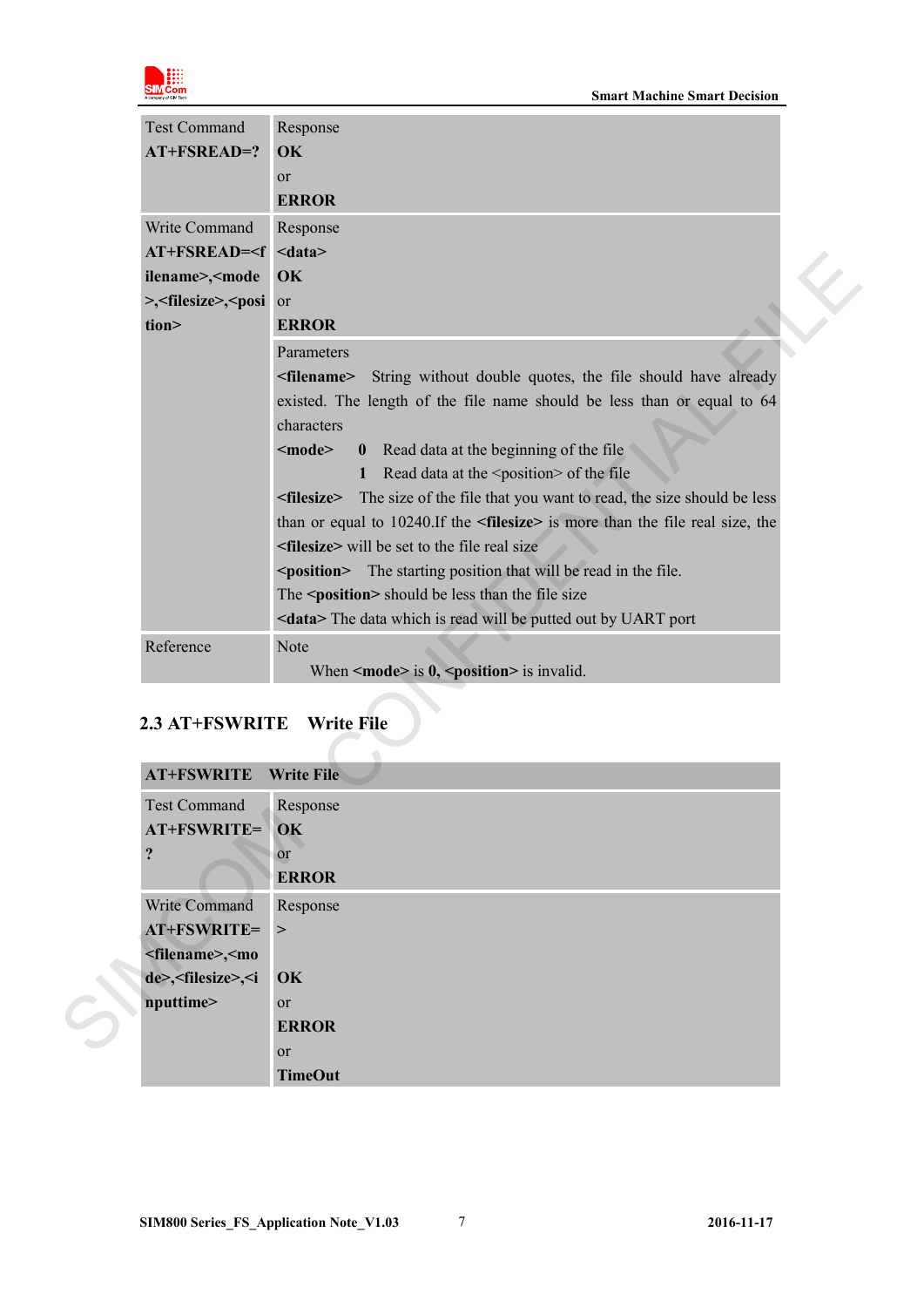

|           | Parameters                                                                              |
|-----------|-----------------------------------------------------------------------------------------|
|           | <b>Example 2</b> String without double quotes, the file should have already             |
|           | existed. The length of the file name should be less than or equal to 64                 |
|           | characters.                                                                             |
|           | <b>0</b> Write data at the beginning of the file<br>$\leq$ mode $\geq$                  |
|           | Write data at the end of the file                                                       |
|           | <b>Interest Strings</b> The size of the file that you want to write, the size should be |
|           | less than or equal to 10240.                                                            |
|           | $\le$ inputtime> User should write file in the $\le$ inputtime> period, otherwise       |
|           | the operation of writing to the file fails. Unit is second.                             |
| Reference | Note                                                                                    |
|           |                                                                                         |

#### <span id="page-7-0"></span>**2.4 AT+FSDEL Delete File**

| Reference                                | Note                                                                                                                                                            |
|------------------------------------------|-----------------------------------------------------------------------------------------------------------------------------------------------------------------|
| 2.4 AT+FSDEL Delete File                 |                                                                                                                                                                 |
| <b>AT+FSDEL</b> Delete File              |                                                                                                                                                                 |
| <b>Test Command</b>                      | Response                                                                                                                                                        |
| $AT+FSDEL=?$                             | OK<br><sub>or</sub>                                                                                                                                             |
|                                          | <b>ERROR</b>                                                                                                                                                    |
| Write Command                            | Response                                                                                                                                                        |
| AT+FSDEL= <fil< td=""><td>OK</td></fil<> | OK                                                                                                                                                              |
| ename>                                   | or                                                                                                                                                              |
|                                          | <b>ERROR</b>                                                                                                                                                    |
|                                          | Parameters                                                                                                                                                      |
|                                          | String without double quotes, the file should have already<br><filename><br/>existed. The length of the file name should be less than or equal to 64</filename> |
|                                          | characters                                                                                                                                                      |
| Reference                                | Note                                                                                                                                                            |
|                                          |                                                                                                                                                                 |
|                                          |                                                                                                                                                                 |
| 2.5 AT+FSLS                              | <b>List Directories/Files</b>                                                                                                                                   |
|                                          |                                                                                                                                                                 |

## <span id="page-7-1"></span>**2.5 AT+FSLS List Directories/Files**

| <b>AT+FSLS</b> List Directories/Files |                                                                    |  |  |  |
|---------------------------------------|--------------------------------------------------------------------|--|--|--|
| <b>Test Command</b>                   | Response                                                           |  |  |  |
| $AT+FSLS=?$                           | $\overline{\text{OK}}$                                             |  |  |  |
|                                       | <sub>or</sub>                                                      |  |  |  |
|                                       | <b>ERROR</b>                                                       |  |  |  |
| Write Command                         | Response                                                           |  |  |  |
|                                       | AT+FSLS= <filep <list="" files="" of="" subdirectories=""></filep> |  |  |  |
| ath                                   |                                                                    |  |  |  |
|                                       | OK                                                                 |  |  |  |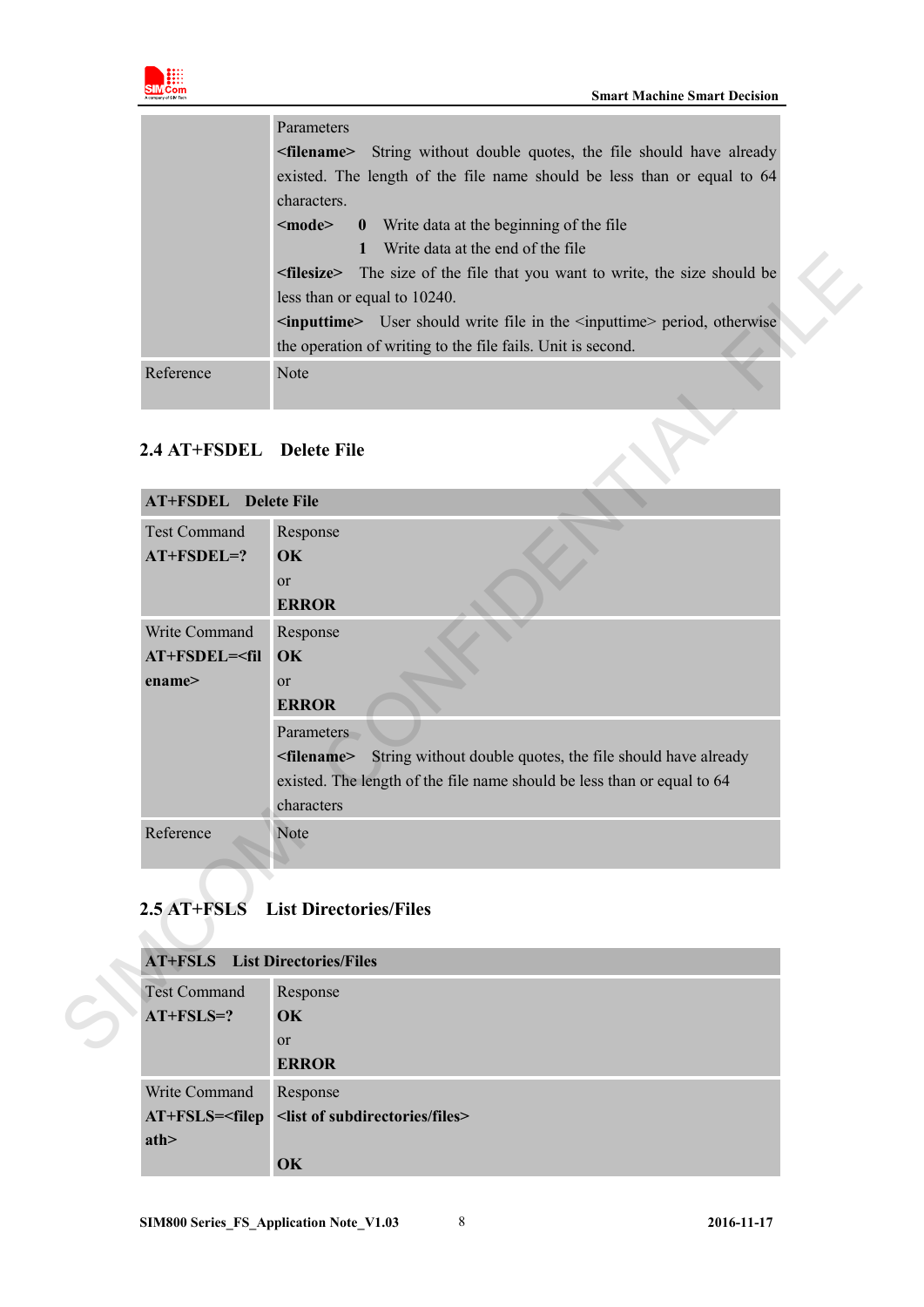

|           | <sub>or</sub>                                                                         |  |
|-----------|---------------------------------------------------------------------------------------|--|
|           | <b>ERROR</b>                                                                          |  |
|           | Parameters                                                                            |  |
|           | String without double quotes, directory for selection. The<br>$\le$ filepath $>$      |  |
|           | length of the directory name should be less than or equal to 64 characters.           |  |
|           | The string format such as $C \setminus$ the directory must have "\"                   |  |
| Reference | <b>Note</b>                                                                           |  |
|           | If the last character of the result string is "\", this means that it is a directory, |  |
|           | otherwise, it is a file.                                                              |  |
|           |                                                                                       |  |
|           | 2.6 AT+FSFLSIZE Get File Size                                                         |  |
|           |                                                                                       |  |
|           |                                                                                       |  |

#### <span id="page-8-0"></span>**2.6 AT+FSFLSIZE Get File Size**

| <b>AT+FSFLSIZE</b><br><b>Test Command</b> | <b>Get File Size</b><br>Response                                                 |
|-------------------------------------------|----------------------------------------------------------------------------------|
| <b>AT+FSFLSIZE</b>                        | OK                                                                               |
| $= ?$                                     | <b>or</b>                                                                        |
|                                           | <b>ERROR</b>                                                                     |
| Write Command                             | Response                                                                         |
| AT+FSFLSIZE=                              | +FSFLSIZE: <n></n>                                                               |
| <filename></filename>                     | OK                                                                               |
|                                           | <sub>or</sub>                                                                    |
|                                           | <b>ERROR</b>                                                                     |
|                                           | Parameters                                                                       |
|                                           | <filename> String without double quotes, the file should have already</filename> |
|                                           | existed. The length of the file name should be less than or equal to 64          |
|                                           | characters                                                                       |
|                                           | The file size<br>$\leq n$                                                        |
| Reference                                 | Note                                                                             |
|                                           |                                                                                  |

## <span id="page-8-1"></span>**2.7 AT+FSMEM Get the Size of Available Memory**

| <b>AT+ FSMEM</b> Get the Size of Available Memory |                                                                                                          |  |  |
|---------------------------------------------------|----------------------------------------------------------------------------------------------------------|--|--|
| <b>Test Command</b>                               | Response                                                                                                 |  |  |
| $AT+FSMEM = ?$                                    | $\alpha$                                                                                                 |  |  |
|                                                   | $\alpha$                                                                                                 |  |  |
|                                                   | <b>ERROR</b>                                                                                             |  |  |
| Execution                                         | Response                                                                                                 |  |  |
| Command                                           | If SD card exist:                                                                                        |  |  |
| <b>AT+FSMEM</b>                                   | +FSMEM: <local drive="">:<local size="">bytes, <sd drive="">:<sd size="">bytes</sd></sd></local></local> |  |  |
|                                                   |                                                                                                          |  |  |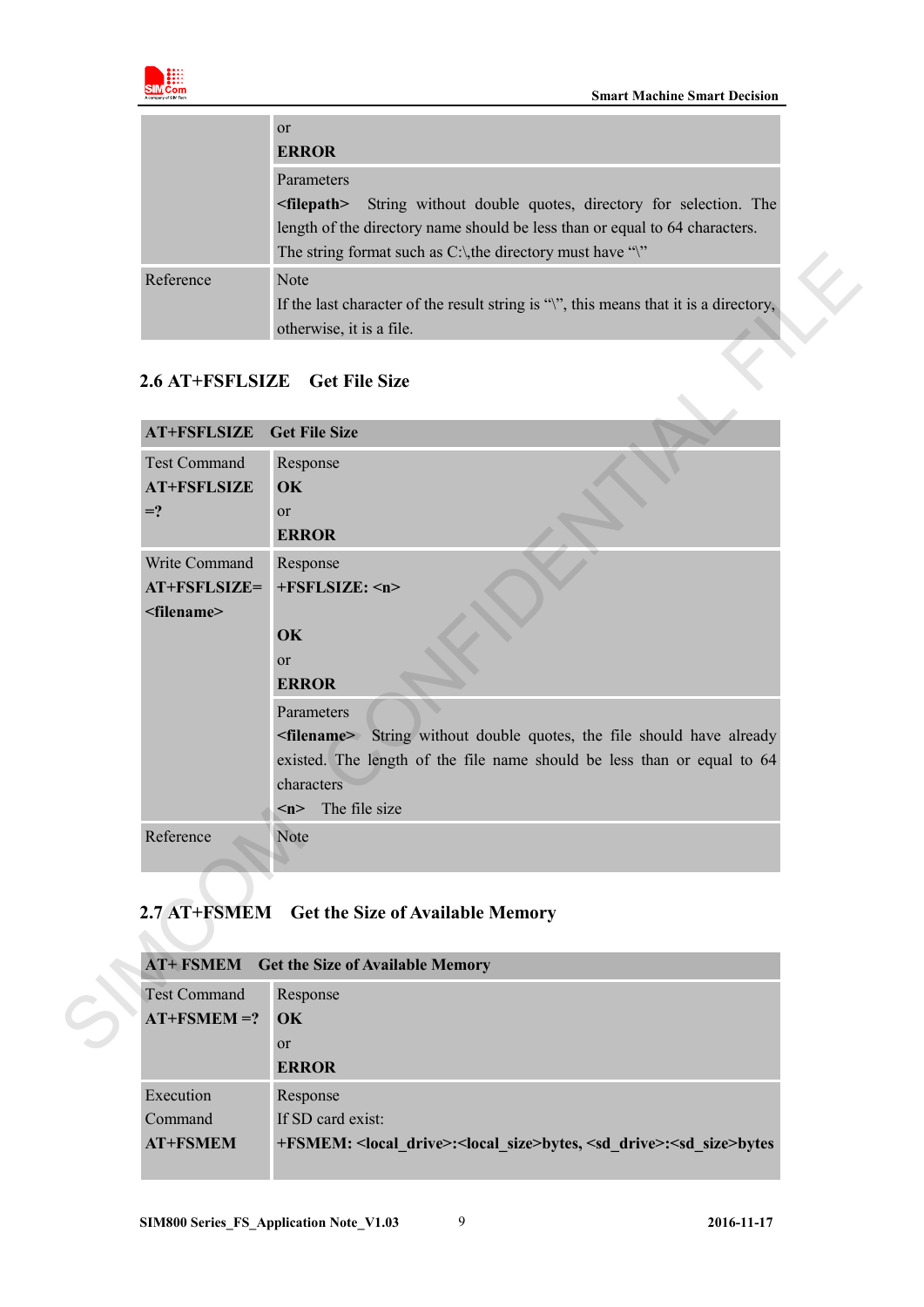

|           | OK                                   |                                                                    |  |
|-----------|--------------------------------------|--------------------------------------------------------------------|--|
|           | $\alpha$                             |                                                                    |  |
|           | If SD card doesn't exist:            |                                                                    |  |
|           |                                      | +FSMEM: <local_drive>:<local_size>bytes</local_size></local_drive> |  |
|           | OK                                   |                                                                    |  |
|           | <sub>or</sub>                        |                                                                    |  |
|           | <b>ERROR</b>                         |                                                                    |  |
|           | Parameters                           |                                                                    |  |
|           | <local drive=""> Local drive</local> |                                                                    |  |
|           |                                      | <sd drive=""> SD card drive</sd>                                   |  |
|           |                                      | <local_size> The free space of local storage</local_size>          |  |
|           | $<$ sd size $>$                      | The free space of SD card                                          |  |
| Reference | <b>Note</b>                          |                                                                    |  |
|           |                                      | $\le$ local drive> is got by AT+FSDRIVE=0 or                       |  |
|           |                                      | $\leq$ sd drive> is got by AT+FSDRIVE=1.                           |  |

### <span id="page-9-0"></span>**2.8 AT+FSRENAME Rename File**

|                           | <b>ERROR</b>                                                                                                                                                                  |
|---------------------------|-------------------------------------------------------------------------------------------------------------------------------------------------------------------------------|
|                           | Parameters                                                                                                                                                                    |
|                           | <local drive=""> Local drive</local>                                                                                                                                          |
|                           | <sd drive=""><br/>SD card drive</sd>                                                                                                                                          |
|                           | The free space of local storage<br><local size=""></local>                                                                                                                    |
|                           | $<$ sd_size><br>The free space of SD card                                                                                                                                     |
| Reference                 | Note                                                                                                                                                                          |
|                           | <local_drive> is got by AT+FSDRIVE=0 or</local_drive>                                                                                                                         |
|                           | $\leq$ sd drive> is got by AT+FSDRIVE=1.                                                                                                                                      |
|                           |                                                                                                                                                                               |
|                           | 2.8 AT+FSRENAME Rename File                                                                                                                                                   |
|                           |                                                                                                                                                                               |
| <b>AT+FSRENAME</b>        | <b>Rename File</b>                                                                                                                                                            |
| <b>Test Command</b>       | Response                                                                                                                                                                      |
| <b>AT+FSRENAM</b>         | OK                                                                                                                                                                            |
| $E = ?$                   | or                                                                                                                                                                            |
|                           | <b>ERROR</b>                                                                                                                                                                  |
|                           | Response                                                                                                                                                                      |
| Write Command             |                                                                                                                                                                               |
| <b>AT+FSRENAM</b>         | OK                                                                                                                                                                            |
| $E = <$ old name>, $<$ or |                                                                                                                                                                               |
| new_name>                 | <b>ERROR</b>                                                                                                                                                                  |
|                           | Parameters                                                                                                                                                                    |
|                           |                                                                                                                                                                               |
|                           |                                                                                                                                                                               |
|                           | than or equal to 64 characters                                                                                                                                                |
|                           | <new name=""> New name of specified file, string without double quotes.</new>                                                                                                 |
|                           | The length of the file name should be less than or equal to 64 characters                                                                                                     |
| Reference                 | <old_name> Old name of specified file, string without double quotes, the<br/>file should have already existed. The length of the file name should be less<br/>Note</old_name> |

#### <span id="page-9-1"></span>**2.9 AT+FSDRIVE Get Drive**

| <b>AT+FSDRIVE</b> Get Drive |                    |
|-----------------------------|--------------------|
| <b>Test Command</b>         | Response           |
| <b>AT+FSDRIVE</b>           | $+FSDRIVE$ : (0-1) |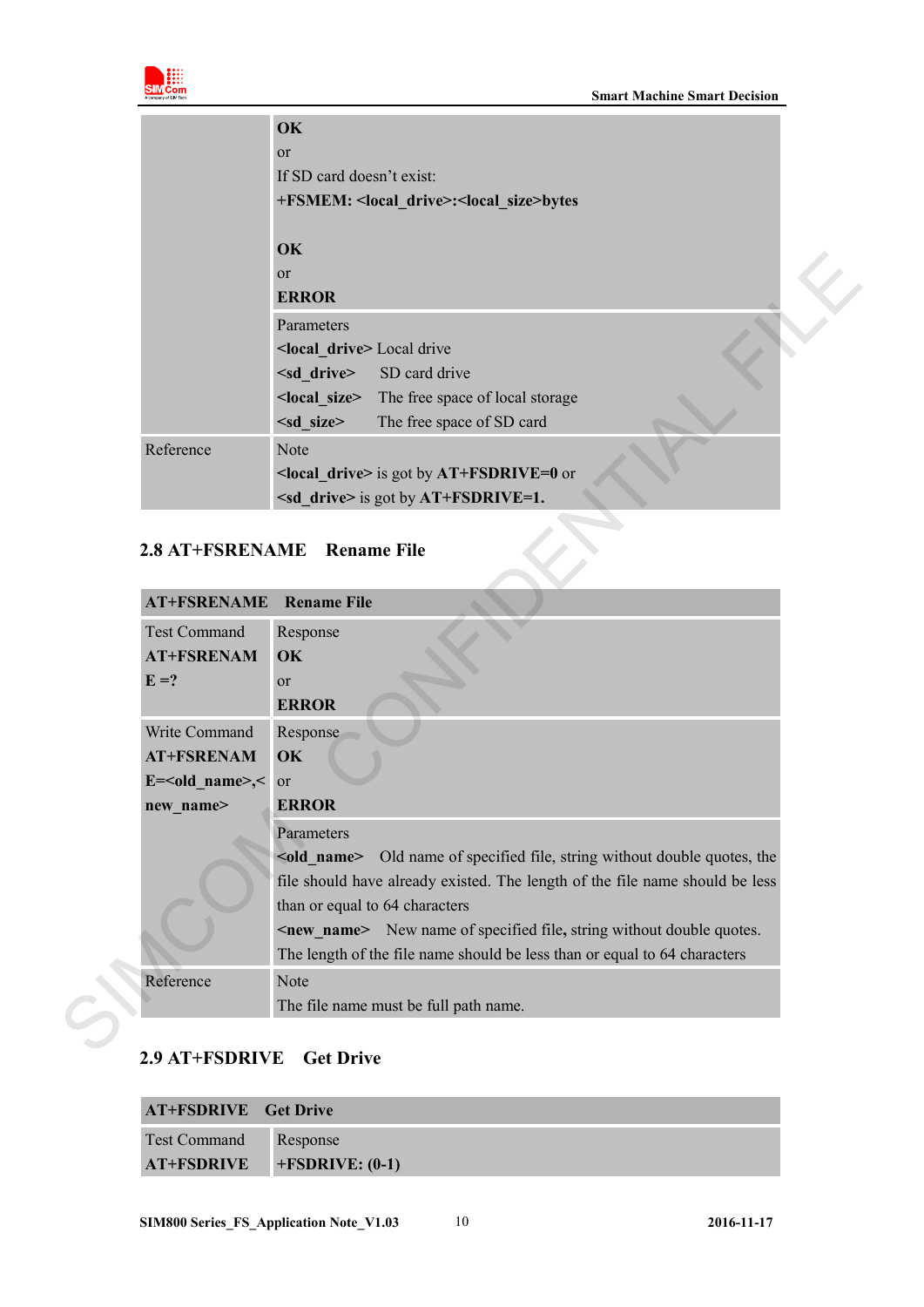

| $=$ ?         |                                   |  |
|---------------|-----------------------------------|--|
|               | OK                                |  |
|               | or                                |  |
|               | <b>ERROR</b>                      |  |
| Write Command | Response                          |  |
|               | AT+FSDRIVE=< +FSDRIVE: < drive>   |  |
| n             |                                   |  |
|               | OK                                |  |
|               | or                                |  |
|               | <b>ERROR</b>                      |  |
|               | Parameters                        |  |
|               | $\langle n \rangle$ 0 Local drive |  |
|               | 1 SD card drive                   |  |
|               | $\langle$ drive> A-G              |  |
| Reference     | Note                              |  |
|               |                                   |  |

## <span id="page-10-0"></span>**2.10 AT+FSMKDIR Make New Directory**

| OK<br>or<br><b>ERROR</b><br>Parameters<br>$\langle n \rangle$ 0<br>Local drive<br>SD card drive<br>1<br><drive> A-G<br/>Reference<br/>Note<br/>2.10<br/><b>AT+FSMKDIR</b> Make New Directory<br/><b>Make New Directory</b><br/><b>AT+FSMKDIR</b><br/><b>Test Command</b><br/>Response<br/><b>AT+FSMKDIR</b><br/>OK<br/><math>=</math>?<br/><math>\alpha</math><br/><b>ERROR</b><br/>Write Command<br/>Response<br/>AT+FSMKDIR=<br/>OK<br/><dir_name><br/>or<br/><b>ERROR</b><br/>Parameters<br/>String without double quotes. The length of the dir name<br/><dir name=""><br/>should be less than or equal to 64 characters.<br/>Reference<br/>Note<br/>2.11<br/><b>AT+FSRMDIR</b> Delete Directory<br/><b>AT+FSRMDIR</b> Delete Directory</dir></dir_name></drive> | n > | A1+FSDRIVE=< +FSDRIVE: <arive></arive> |
|----------------------------------------------------------------------------------------------------------------------------------------------------------------------------------------------------------------------------------------------------------------------------------------------------------------------------------------------------------------------------------------------------------------------------------------------------------------------------------------------------------------------------------------------------------------------------------------------------------------------------------------------------------------------------------------------------------------------------------------------------------------------|-----|----------------------------------------|
|                                                                                                                                                                                                                                                                                                                                                                                                                                                                                                                                                                                                                                                                                                                                                                      |     |                                        |
|                                                                                                                                                                                                                                                                                                                                                                                                                                                                                                                                                                                                                                                                                                                                                                      |     |                                        |
|                                                                                                                                                                                                                                                                                                                                                                                                                                                                                                                                                                                                                                                                                                                                                                      |     |                                        |
|                                                                                                                                                                                                                                                                                                                                                                                                                                                                                                                                                                                                                                                                                                                                                                      |     |                                        |
|                                                                                                                                                                                                                                                                                                                                                                                                                                                                                                                                                                                                                                                                                                                                                                      |     |                                        |
|                                                                                                                                                                                                                                                                                                                                                                                                                                                                                                                                                                                                                                                                                                                                                                      |     |                                        |
|                                                                                                                                                                                                                                                                                                                                                                                                                                                                                                                                                                                                                                                                                                                                                                      |     |                                        |
|                                                                                                                                                                                                                                                                                                                                                                                                                                                                                                                                                                                                                                                                                                                                                                      |     |                                        |
|                                                                                                                                                                                                                                                                                                                                                                                                                                                                                                                                                                                                                                                                                                                                                                      |     |                                        |
|                                                                                                                                                                                                                                                                                                                                                                                                                                                                                                                                                                                                                                                                                                                                                                      |     |                                        |
|                                                                                                                                                                                                                                                                                                                                                                                                                                                                                                                                                                                                                                                                                                                                                                      |     |                                        |
|                                                                                                                                                                                                                                                                                                                                                                                                                                                                                                                                                                                                                                                                                                                                                                      |     |                                        |
|                                                                                                                                                                                                                                                                                                                                                                                                                                                                                                                                                                                                                                                                                                                                                                      |     |                                        |
|                                                                                                                                                                                                                                                                                                                                                                                                                                                                                                                                                                                                                                                                                                                                                                      |     |                                        |
|                                                                                                                                                                                                                                                                                                                                                                                                                                                                                                                                                                                                                                                                                                                                                                      |     |                                        |
|                                                                                                                                                                                                                                                                                                                                                                                                                                                                                                                                                                                                                                                                                                                                                                      |     |                                        |
|                                                                                                                                                                                                                                                                                                                                                                                                                                                                                                                                                                                                                                                                                                                                                                      |     |                                        |
|                                                                                                                                                                                                                                                                                                                                                                                                                                                                                                                                                                                                                                                                                                                                                                      |     |                                        |
|                                                                                                                                                                                                                                                                                                                                                                                                                                                                                                                                                                                                                                                                                                                                                                      |     |                                        |
|                                                                                                                                                                                                                                                                                                                                                                                                                                                                                                                                                                                                                                                                                                                                                                      |     |                                        |
|                                                                                                                                                                                                                                                                                                                                                                                                                                                                                                                                                                                                                                                                                                                                                                      |     |                                        |
|                                                                                                                                                                                                                                                                                                                                                                                                                                                                                                                                                                                                                                                                                                                                                                      |     |                                        |
|                                                                                                                                                                                                                                                                                                                                                                                                                                                                                                                                                                                                                                                                                                                                                                      |     |                                        |
|                                                                                                                                                                                                                                                                                                                                                                                                                                                                                                                                                                                                                                                                                                                                                                      |     |                                        |
|                                                                                                                                                                                                                                                                                                                                                                                                                                                                                                                                                                                                                                                                                                                                                                      |     |                                        |
|                                                                                                                                                                                                                                                                                                                                                                                                                                                                                                                                                                                                                                                                                                                                                                      |     |                                        |
|                                                                                                                                                                                                                                                                                                                                                                                                                                                                                                                                                                                                                                                                                                                                                                      |     |                                        |

## <span id="page-10-1"></span>**2.11 AT+FSRMDIR Delete Directory**

| <b>AT+FSRMDIR</b> Delete Directory |               |
|------------------------------------|---------------|
| <b>Test Command</b>                | Response      |
| AT+FSRMDIR= OK                     |               |
|                                    | <sub>or</sub> |
|                                    | <b>ERROR</b>  |
| Write Command                      | Response      |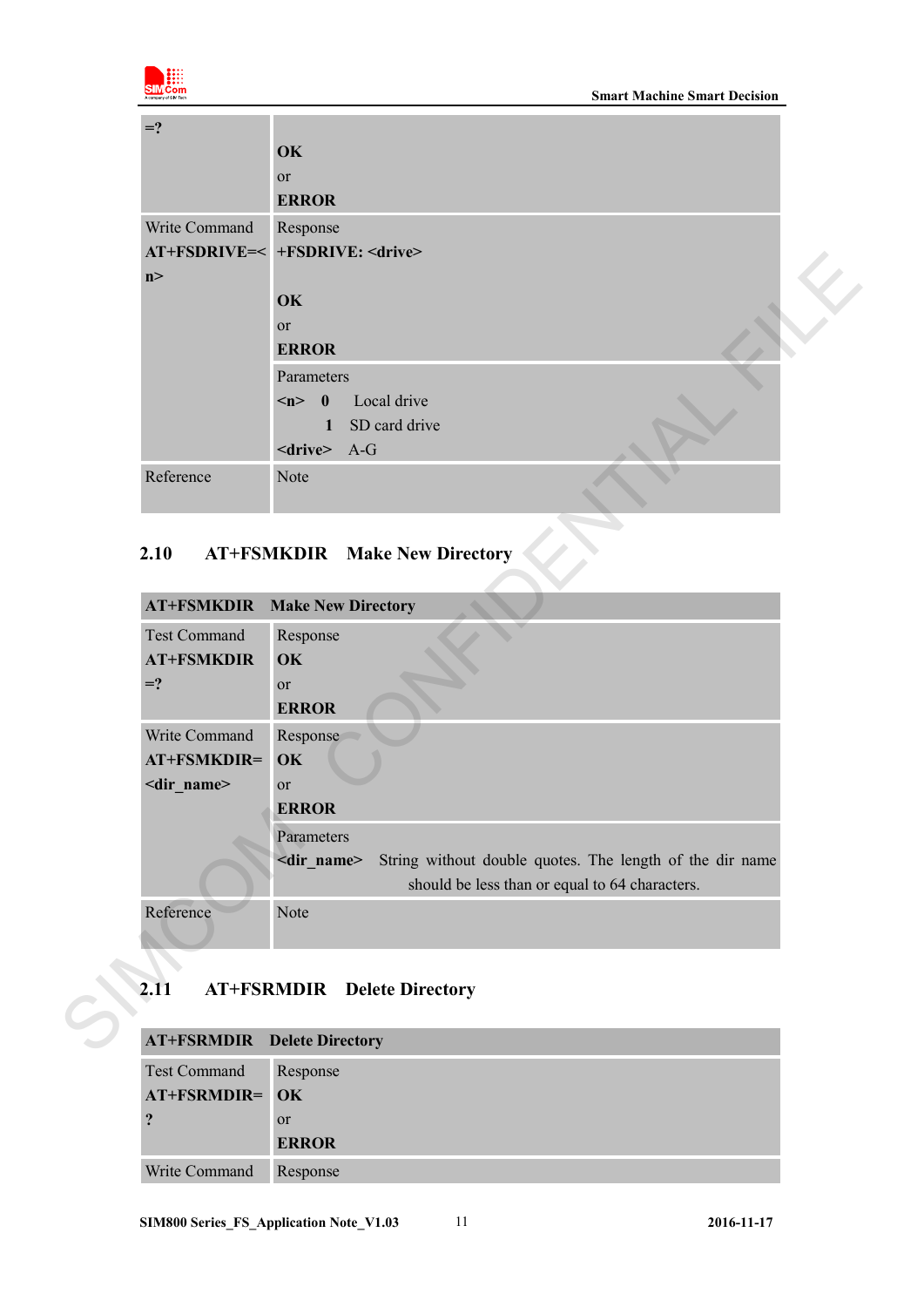

| AT+FSRMDIR= OK      |                                                                                  |
|---------------------|----------------------------------------------------------------------------------|
| <dir name=""></dir> | <sub>or</sub>                                                                    |
|                     | <b>ERROR</b>                                                                     |
|                     | Parameters                                                                       |
|                     | String without double quotes, the dir should have already<br><dir name=""></dir> |
|                     | existed. The length of the dir name should be less than or equal to 64           |
|                     | characters                                                                       |
| Reference           | Note                                                                             |

### <span id="page-11-0"></span>**2.12 AT+FSHEX Set Character Format of FS Path or Name**

| Reference           | Note                                                                                                               |  |
|---------------------|--------------------------------------------------------------------------------------------------------------------|--|
| 2.12                | <b>AT+FSHEX</b> Set Character Format of FS Path or Name<br><b>AT+FSHEX</b> Set Character Format of FS Path or Name |  |
| <b>Test Command</b> | Response                                                                                                           |  |
| $AT+FSHEX=?$        | $+FSHEX: (0-1)$                                                                                                    |  |
|                     | OK                                                                                                                 |  |
|                     | Parameter                                                                                                          |  |
|                     | See Write Command                                                                                                  |  |
| Read Command        | Response                                                                                                           |  |
| AT+FSHEX?           | $+FSHEX:$ <n></n>                                                                                                  |  |
|                     | OK                                                                                                                 |  |
|                     | Parameters                                                                                                         |  |
|                     | See Write Command                                                                                                  |  |
| Write Command       | Response                                                                                                           |  |
| AT+FSHEX= <n></n>   | OK                                                                                                                 |  |
|                     | Parameters                                                                                                         |  |
|                     | The character format of the file patch or name is ASCII<br>$m$ ><br>$\boldsymbol{0}$                               |  |
|                     | The character format of the file patch or name is UTF-8<br>$\mathbf{1}$                                            |  |
| Parameter<br>Mode   | Saving AT&W SAVE                                                                                                   |  |
| Reference           | Note                                                                                                               |  |
|                     | The command is only for the character format of file patch or file name.                                           |  |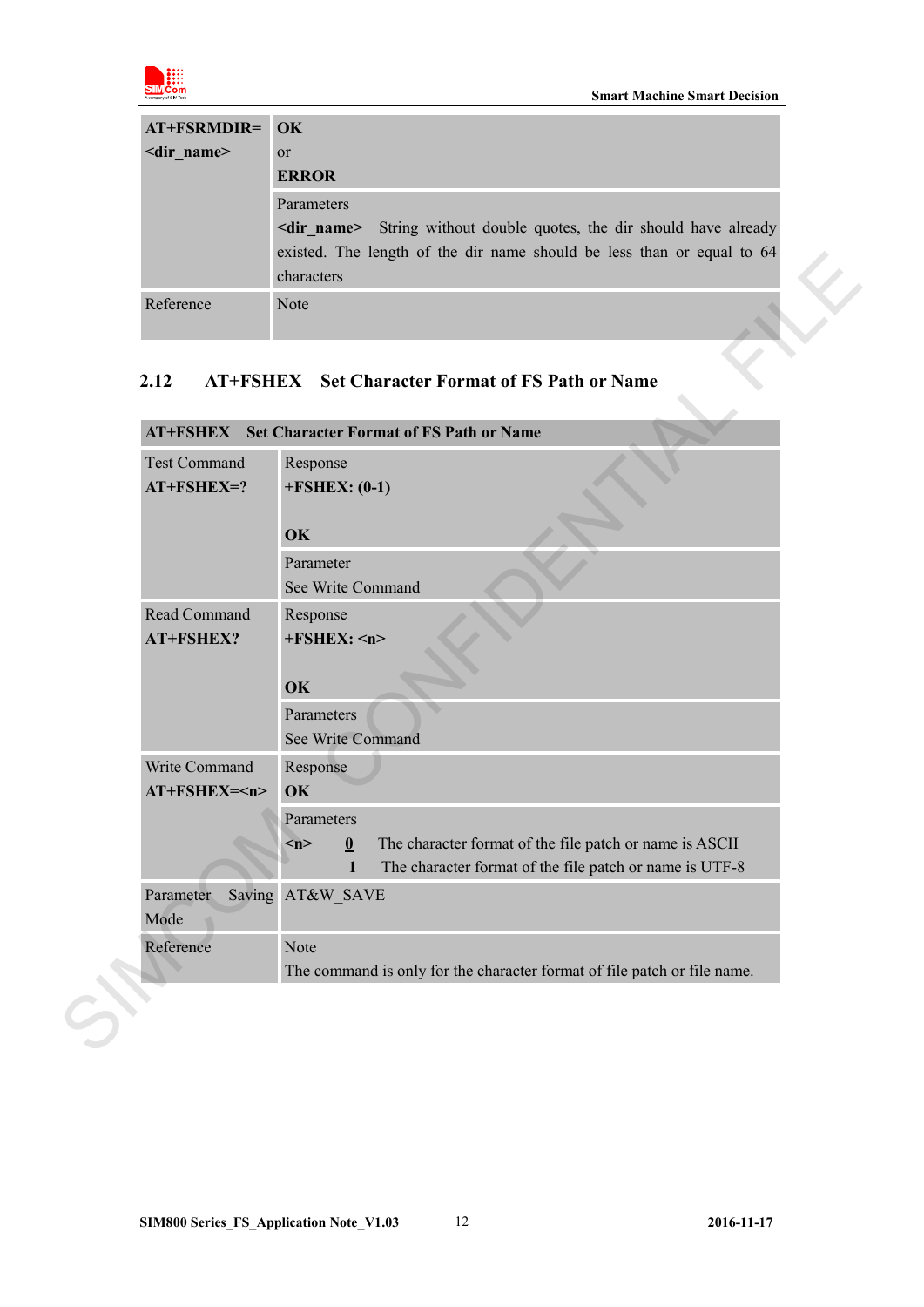

## <span id="page-12-0"></span>**3 Examples**

In the "Grammar" columns of following tables, input of AT commands are in black , module return values are in blue.

| Grammar                       | <b>Description</b>                       |
|-------------------------------|------------------------------------------|
| AT+SD2PCM=0                   | SD mode is valid                         |
| OK                            |                                          |
| AT&W                          |                                          |
| OK                            |                                          |
| $AT+CFUN=1,1$                 | In this example, reboot the module by AT |
| OK                            | command, customer can reboot the module  |
|                               | by PWRKEY pin instead of AT command      |
| AT+FSDRIVE=1                  | Get SD card drive                        |
| +FSDRIVE: E                   |                                          |
| <b>OK</b>                     |                                          |
| AT+FSLS=E:\                   |                                          |
| Images\                       |                                          |
| Audio\                        |                                          |
| <b>OK</b>                     |                                          |
| AT+FSCREATE=E:\test.txt       | Create test.txt                          |
| <b>OK</b>                     |                                          |
| AT+FSLS=E:\                   |                                          |
| Images\                       |                                          |
| Audio\                        |                                          |
| test.txt                      |                                          |
| OK                            |                                          |
| AT+FSFLSIZE=E:\test.txt       |                                          |
| +FSFLSIZE: 20                 |                                          |
|                               |                                          |
| OK                            |                                          |
| AT+FSREAD=E:\test.txt,0,100,1 |                                          |
| asdfghjkloiytedftttg          |                                          |
| OK                            |                                          |
| AT+FSWRITE=E:\test.txt,0,2,10 | Write "cc" at the beginning of the file  |
| $\, > \,$                     |                                          |
|                               |                                          |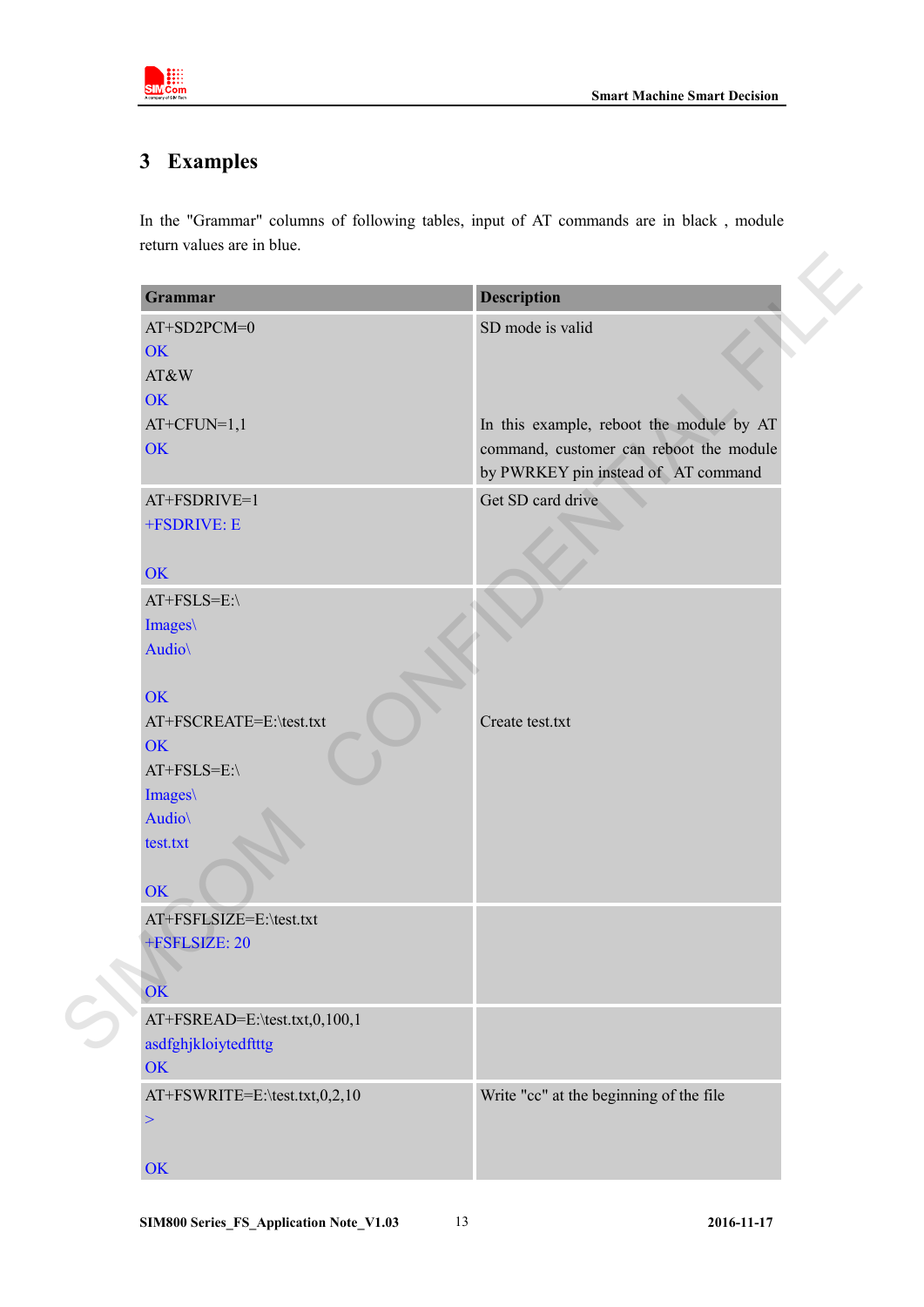

| AT+FSREAD=E:\test.txt,0,100,0<br>ccdfghjkloiytedftttg<br><b>OK</b>             | The first two characters is "cc"                              |  |
|--------------------------------------------------------------------------------|---------------------------------------------------------------|--|
| AT+FSREAD=E:\test.txt,1,100,2<br>dfghjkloiytedftttg<br><b>OK</b>               | The offset of reading position is 2                           |  |
| AT+FSMEM<br>+FSMEM: C:1024bytes,E:49152bytes                                   |                                                               |  |
| <b>OK</b>                                                                      |                                                               |  |
| AT+FSLS=E:\<br>test1.txt<br><b>OK</b>                                          |                                                               |  |
| AT+FSMKDIR=E:\media<br>OK                                                      | Make media directory                                          |  |
| AT+FSRENAME=E:\test1.txt,E:\test2.txt<br><b>OK</b><br>AT+FSLS=E:\<br>test2.txt | Rename test1.txt                                              |  |
| media                                                                          | Delete media directory                                        |  |
| OK<br>AT+FSRMDIR=E:\media                                                      |                                                               |  |
| <b>OK</b>                                                                      |                                                               |  |
| $AT+FSLS=E$ :<br>test2.txt                                                     |                                                               |  |
| OK                                                                             |                                                               |  |
| $AT+FSHEX=0$<br>OK<br>AT+FSLS=C:\                                              | The file path or file name is ASCII format                    |  |
| User\                                                                          |                                                               |  |
| OK<br>AT+FSHEX=1<br>OK                                                         | The file path or file name is UTF-8 format                    |  |
| AT+FSLS=433A5C<br>557365725C                                                   | "433A5C" is UTF-8 format, converts to<br>ASCII is "C:\"       |  |
| OK                                                                             | "557365725C" is UTF-8 format, converts to<br>ASCII is "User\" |  |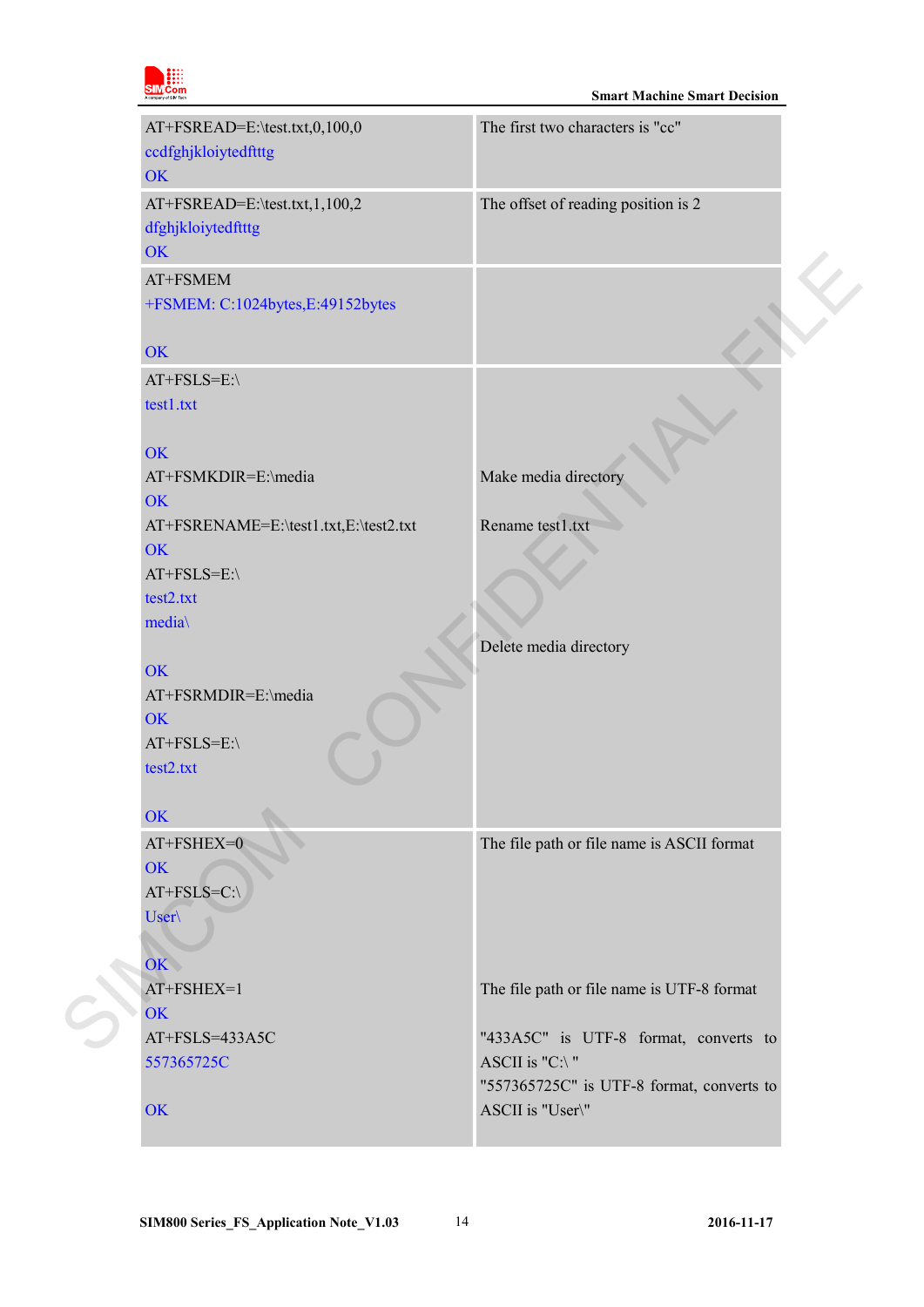

## <span id="page-14-0"></span>**Appendix**

#### <span id="page-14-1"></span>**A Related Documents**

| <b>SN</b> | Document name                   | mark |  |
|-----------|---------------------------------|------|--|
|           | SIM800 Series AT Command Manual |      |  |

#### <span id="page-14-2"></span>**B Terms and Abbreviations**

| SN       | <b>Document name</b>            | Remark |  |
|----------|---------------------------------|--------|--|
|          | SIM800 Series_AT Command Manual |        |  |
|          |                                 |        |  |
| $\bf{B}$ | <b>Terms and Abbreviations</b>  |        |  |
|          | Abbreviation<br>Description     |        |  |
|          |                                 |        |  |
|          |                                 |        |  |
|          |                                 |        |  |
|          |                                 |        |  |
|          |                                 |        |  |
|          |                                 |        |  |
|          |                                 |        |  |
|          |                                 |        |  |
|          |                                 |        |  |
|          |                                 |        |  |
|          |                                 |        |  |
|          |                                 |        |  |
|          |                                 |        |  |
|          |                                 |        |  |
|          |                                 |        |  |
|          |                                 |        |  |
|          |                                 |        |  |
|          |                                 |        |  |
|          |                                 |        |  |